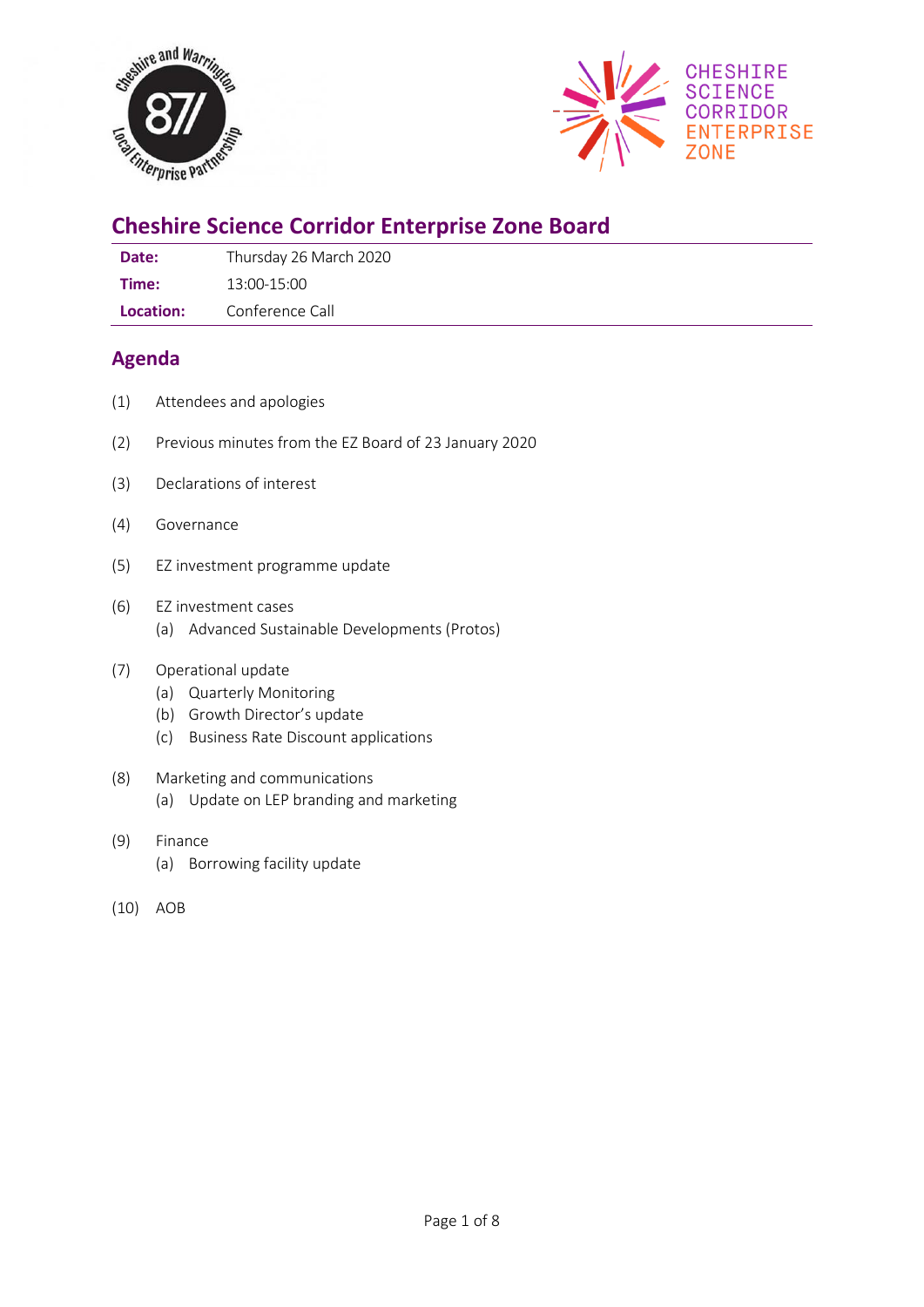## **Item 1 – Attendees and Apologies**

#### **EZ Board Members:**

Robert Mee, Chair of EZ Board and LEP Board Member Peter Broxton, LEP Board Member and Vice Chair of the EZ Board Cllr Richard Beacham, Cheshire West & Chester Council Tony Bochenski, Independent Member Cllr Russ Bowden, Warrington Borough Council Chris Farrow, Independent Member Annette McDonald, Independent Member Cllr Amanda Stott, Cheshire East Council

#### **In Attendance:**

John Adlen, Cheshire & Warrington LEP Philip Cox, Cheshire & Warrington LEP Stephen Fitzsimons, Warrington & Co. Philip Kerr, Cheshire East Council Stephanie Ramsden, Cheshire West & Chester Council Joel Tagg, Cities & Growth Unit Martin Wood, Cities & Growth Unit

#### **Apologies:**

None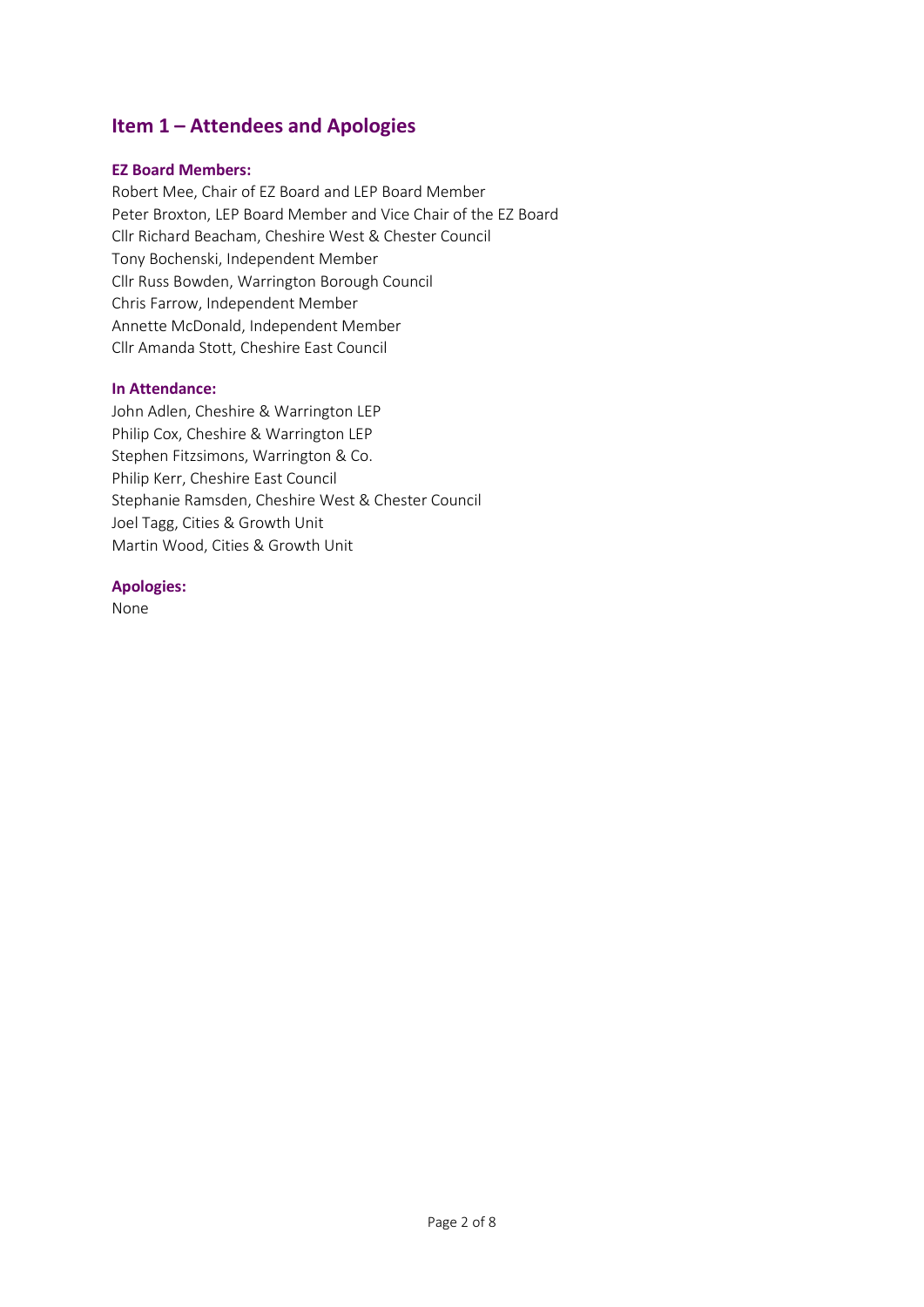## **Item 2 – Previous Minutes**

| <b>Meeting Title</b> |                                                                                                                                                                                                                                                                                                                                                                                                                                                                                                                                                                                                                                                | Cheshire Science Corridor Enterprise Zone Board                                                                                                                                                  |                                  |  |  |
|----------------------|------------------------------------------------------------------------------------------------------------------------------------------------------------------------------------------------------------------------------------------------------------------------------------------------------------------------------------------------------------------------------------------------------------------------------------------------------------------------------------------------------------------------------------------------------------------------------------------------------------------------------------------------|--------------------------------------------------------------------------------------------------------------------------------------------------------------------------------------------------|----------------------------------|--|--|
| <b>Date</b>          |                                                                                                                                                                                                                                                                                                                                                                                                                                                                                                                                                                                                                                                | 23 January 2020                                                                                                                                                                                  |                                  |  |  |
| <b>Time</b>          |                                                                                                                                                                                                                                                                                                                                                                                                                                                                                                                                                                                                                                                | 13:00-15:00                                                                                                                                                                                      |                                  |  |  |
| <b>Location</b>      |                                                                                                                                                                                                                                                                                                                                                                                                                                                                                                                                                                                                                                                |                                                                                                                                                                                                  |                                  |  |  |
| <b>Agenda Item</b>   | <b>Action/Decision</b>                                                                                                                                                                                                                                                                                                                                                                                                                                                                                                                                                                                                                         |                                                                                                                                                                                                  |                                  |  |  |
| 1.                   | <b>Attendees and apologies</b>                                                                                                                                                                                                                                                                                                                                                                                                                                                                                                                                                                                                                 |                                                                                                                                                                                                  |                                  |  |  |
|                      | <b>EZ Board Members:</b><br>Peter Broxton, LEP Board Member and Vice Chair of the EZ Board<br>Tony Bochenski, Independent Member<br>Chris Farrow, Independent Member<br>Annette McDonald, Independent Member<br><b>In Attendance:</b><br>John Adlen, Cheshire & Warrington LEP<br>Philip Kerr, Cheshire East Council<br>Stephen Fitzsimons, Warrington & Co.<br>Steph Ramsden, Cheshire West & Chester Council<br><b>Apologies:</b><br>Robert Mee, Chair of EZ Board and LEP Board Member<br>Cllr Russ Bowden, Warrington Borough Council<br>Cllr Richard Beacham, Cheshire West & Chester Council<br>Cllr Amanda Stott, Cheshire East Council |                                                                                                                                                                                                  |                                  |  |  |
| 2.                   |                                                                                                                                                                                                                                                                                                                                                                                                                                                                                                                                                                                                                                                | <b>Previous EZ Board minutes</b>                                                                                                                                                                 |                                  |  |  |
|                      |                                                                                                                                                                                                                                                                                                                                                                                                                                                                                                                                                                                                                                                | All matters arising from the previous EZ Board held on 12 September<br>2019 have either been actioned or will be covered in this board.                                                          | Minutes agreed<br>and signed off |  |  |
| 3.                   |                                                                                                                                                                                                                                                                                                                                                                                                                                                                                                                                                                                                                                                | <b>Declarations of interest</b><br>a) Stephen Fitzsimons declared an interest on behalf of Warrington<br>Borough Council in Birchwood Park                                                       |                                  |  |  |
|                      |                                                                                                                                                                                                                                                                                                                                                                                                                                                                                                                                                                                                                                                | b) Steph Ramsden declared an interest on behalf of Cheshire West &<br>Chester Council in sites in Ellesmere Port                                                                                 |                                  |  |  |
|                      |                                                                                                                                                                                                                                                                                                                                                                                                                                                                                                                                                                                                                                                | c) Chris Farrow declared an interest in sites in Ellesmere Port as Chair<br>of the Ellesmere Port Development Board                                                                              |                                  |  |  |
| 4.                   |                                                                                                                                                                                                                                                                                                                                                                                                                                                                                                                                                                                                                                                | <b>Alderley Park Update</b>                                                                                                                                                                      |                                  |  |  |
|                      |                                                                                                                                                                                                                                                                                                                                                                                                                                                                                                                                                                                                                                                | The Board were given a tour of the new Glasshouse facility at Alderley<br>Park, which was the first investment made by the LEP in the EZ and<br>updated on progress across the rest of the site. |                                  |  |  |
| 5.                   | <b>Governance</b>                                                                                                                                                                                                                                                                                                                                                                                                                                                                                                                                                                                                                              |                                                                                                                                                                                                  |                                  |  |  |
|                      | No items                                                                                                                                                                                                                                                                                                                                                                                                                                                                                                                                                                                                                                       |                                                                                                                                                                                                  |                                  |  |  |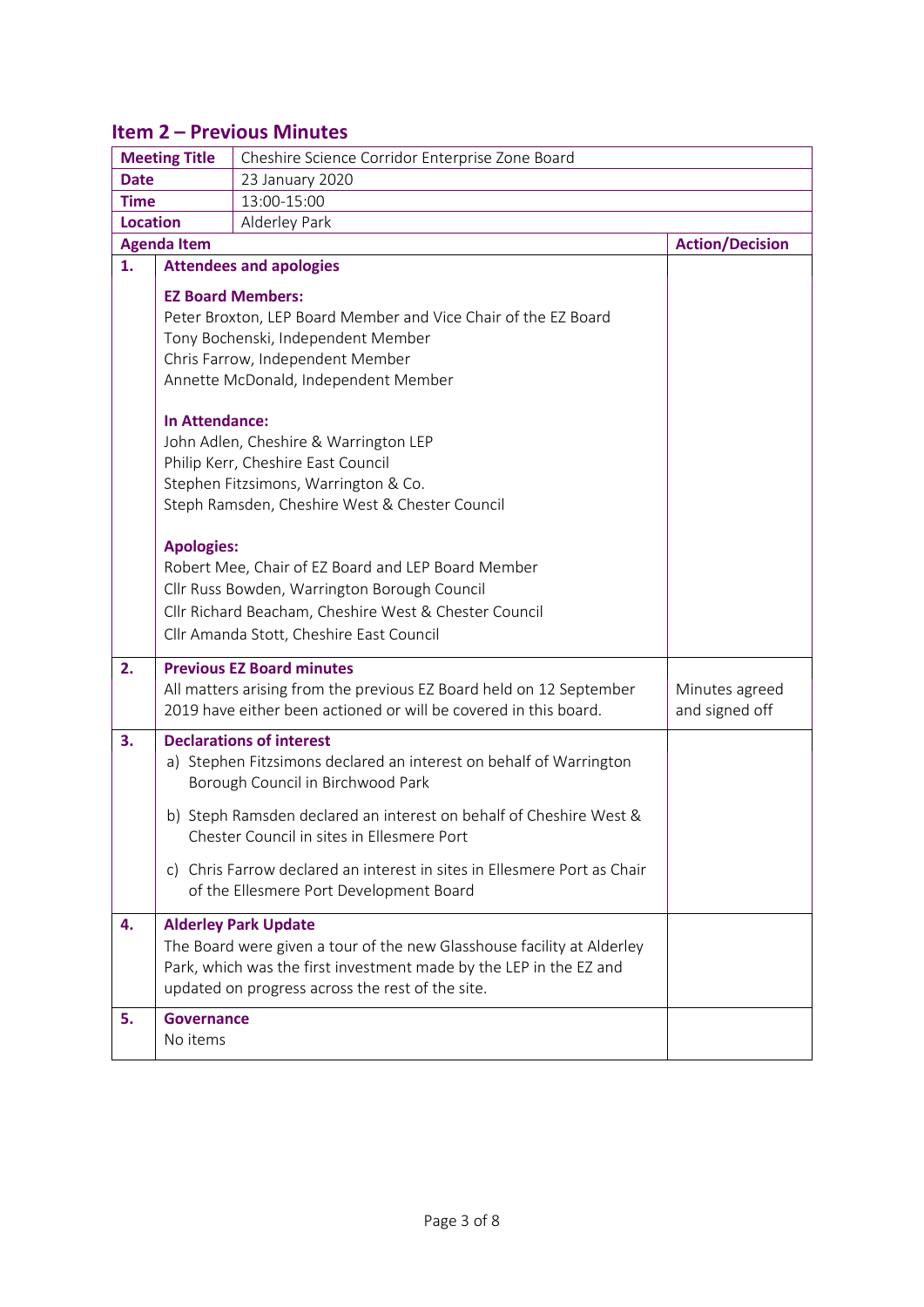| 6. | <b>EZ investment programme</b>                                                                                                                                                                                                                                                                                                                                                                                                                                                                                                                                                                                                                                                                                                                             |                                                            |
|----|------------------------------------------------------------------------------------------------------------------------------------------------------------------------------------------------------------------------------------------------------------------------------------------------------------------------------------------------------------------------------------------------------------------------------------------------------------------------------------------------------------------------------------------------------------------------------------------------------------------------------------------------------------------------------------------------------------------------------------------------------------|------------------------------------------------------------|
|    | a) EZ investment programme update<br>John Adlen updated the EZ Board on progress of the investment<br>programme:<br>Glasshouse - will be officially launched on 13 February<br>ш<br>Aviator - internal fit out, including offices currently underway, due<br>to complete February/March 2020<br>Helix Phase 2 – completed in October 2019 and is now fully let<br>ш<br>Newport Rhino - completed in November 2019 and occupier has<br>×<br>moved in, final claim now due<br>New Bridge Road Substation - substation completed and up and<br>running, legal agreement has been finalised and the investment<br>has been drawn down.<br>■ Quadrant Phase 2 – due to complete in March 2020.                                                                  |                                                            |
| 7. | <b>EZ investment cases</b><br>a) Aviator Phase 2 (Hooton Park)<br>The EZ Board considered an investment case from Redsun<br>Developments Ltd for an investment of £1.024m to develop Phase 2<br>of the Aviator scheme at Hooton Park, which will comprise a 7,784<br>sqm (83,787 sq ft) industrial unit. The Board approved the<br>investment, subject to the following conditions:<br>(a) No legal agreement is entered into until the LEP has the funds in<br>place via the EZ borrowing facility<br>(b) Confirmation of Redsun's financial standing and ability to<br>fund/cashflow the scheme<br>(c) Confirmation that the appointment of a contractor complies<br>with public procurement rules where applicable<br>(d) An updated State Aid opinion. | Approved                                                   |
|    | b) Advanced Sustainable Developments (Protos)<br>The EZ Board considered an investment case from Advanced<br>Sustainable Developments (ASD) for an investment of £1m to deliver<br>a £22m project to develop a 7,930 sq m (85,360 sq ft) specialist<br>Polyethylene terephthalate (PET) recycling facility at Protos,<br>Ellesmere Port. The Board noted its support for the project in<br>principle but instructed the Executive Team to carry out further due<br>diligence in terms of the financial aspects of the project and the<br>design and build quality of the proposed building before bringing the<br>project back to the EZ Board for further consideration.                                                                                  | Decision deferred<br>for due diligence<br>to be undertaken |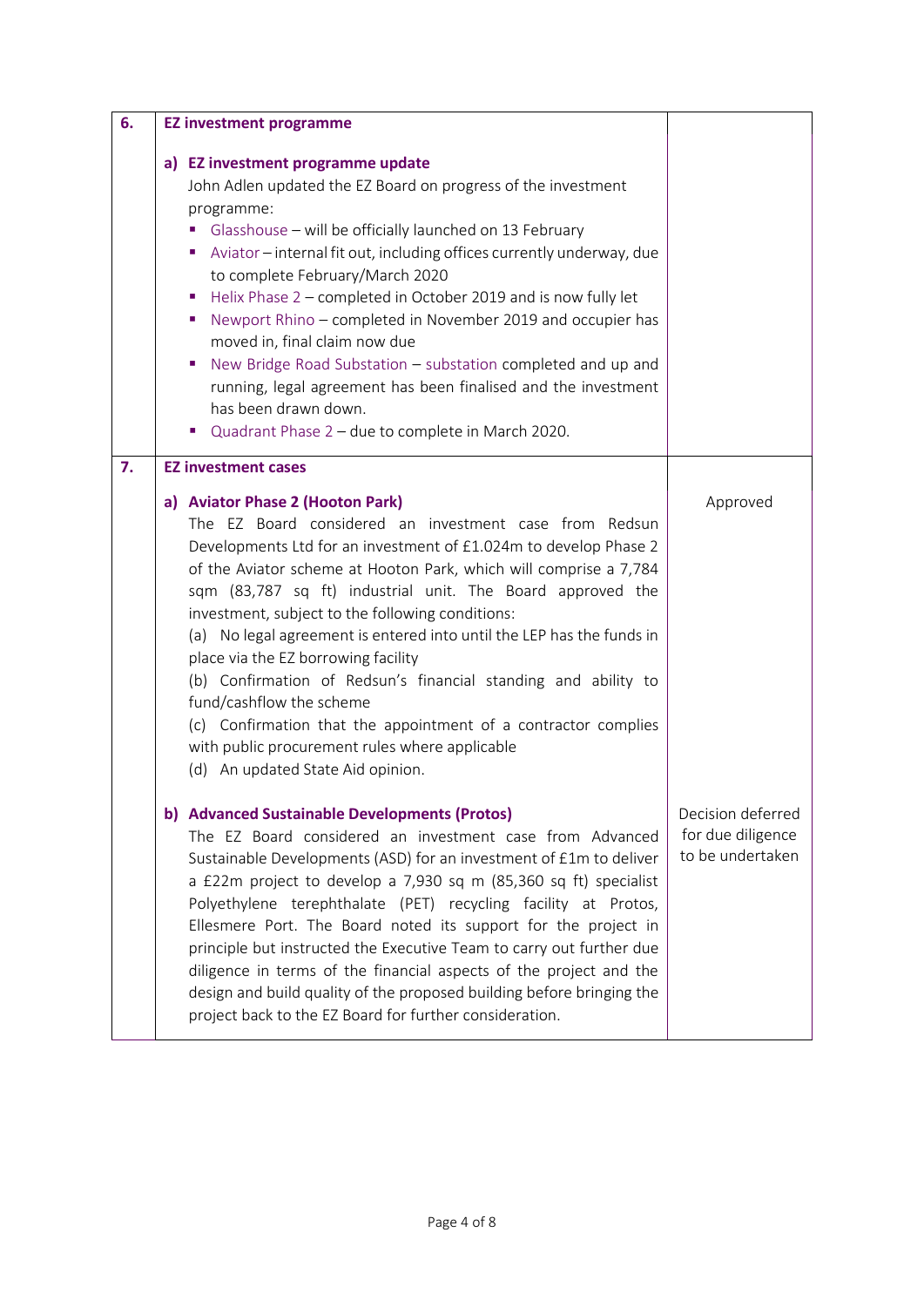| 7.  | <b>Operational update</b>                                                                                                                                                                           |  |
|-----|-----------------------------------------------------------------------------------------------------------------------------------------------------------------------------------------------------|--|
|     | a) Growth Director's update<br>The EZ Board considered and noted the Growth Director's report on<br>key development activities undertaken during the last period.                                   |  |
|     | b) Business Rate Discount applications<br>The Board ratified the following Business Rate Discount applications:<br>BePlas (Helix Park)                                                              |  |
| 8.  | <b>Marketing and communications</b>                                                                                                                                                                 |  |
|     | It was agreed to invite Catherine Walker, Director of Marketing &<br>Communications to the EZ Board meeting in March to discuss the<br>marketing of the EZ.                                         |  |
| 9.  | <b>Finance update</b><br>The EZ Board noted the Growth Director's update on the creation of a<br>£30m borrowing facility from the three local authorities.                                          |  |
| 10. | <b>AOB</b>                                                                                                                                                                                          |  |
|     | Philip Kerr informed the Board that Cheshire East Council has received<br>funding from BEIS for a pilot study to incentivise businesses to invest in<br>energy efficiency to reduce business rates. |  |
|     | There being no other business, the Chair thanked everyone for their<br>attendance and closed the meeting.                                                                                           |  |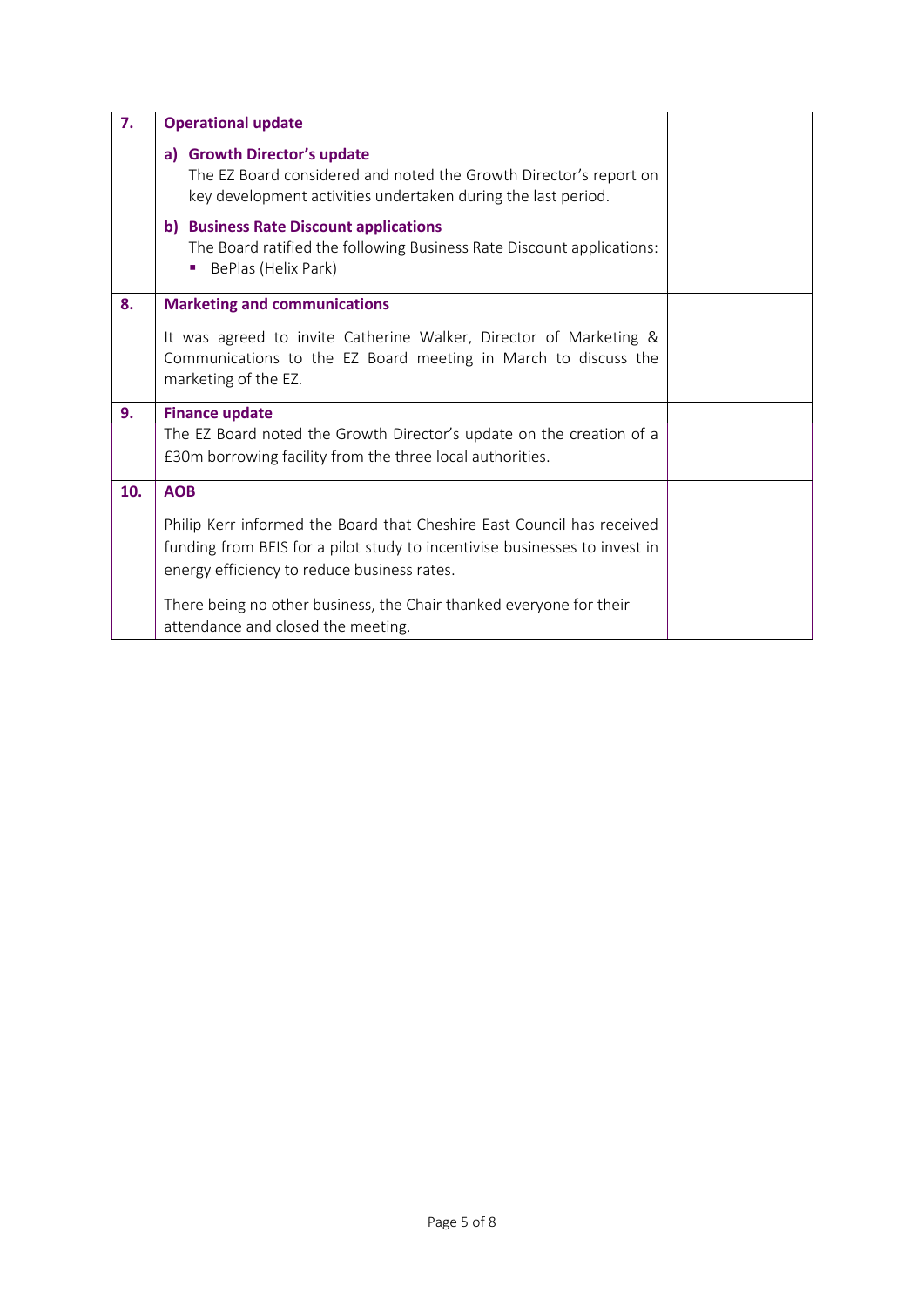## **Item 3 – Declarations of interest**

EZ Board members and attendees to declare any personal or professional interests in an agenda item in line with the Cheshire and Warrington Local Enterprise Partnership's Local Assurance Framework.

Any Board member or attendee declaring an interest can remain in the meeting while the item is discussed but are only allowed to answer direct questions about that item and should refrain from promoting the item in any way.

#### **Item 4 – Governance**

No items

### **Item 5 – EZ investment programme**

The table below provides the latest position on the approved EZ investments.

| <b>Project</b>             | <b>Total Project</b> | <b>Total</b>      | <b>Investment</b>    | <b>Remainder to be</b> |
|----------------------------|----------------------|-------------------|----------------------|------------------------|
|                            | Cost(f)              | <b>Investment</b> | <b>Drawn Down to</b> | Drawn Down (£)         |
|                            |                      | Committed (£)     | Date (£)             |                        |
| Glasshouse                 | 27,800,000           | 3,872,876         | 3,872,876            |                        |
| Aviator                    | 10,786,918           | 1,701,418         | 1,192,529            | 508,889                |
| Helix Phase 2              | 3,728,223            | 659,347           | 557,828              | 101,519                |
| Newport Rhino              | 6,187,228            | 792,670           | 792,670              |                        |
| New Bridge Road Substation | 1,698,180            | 590,857           | 590,857              |                        |
| <b>Total</b>               | 50,200,549           | 7,617,168         | 7,006,760            | 610,408                |

- **Glasshouse** completed at the end January and was officially launched on 13 February
- **E** Aviator completed in March, official launch planned for 02 April, awaiting final claim
- **Helix Phase 2** completed in October 2019 and is now fully let, awaiting final claim
- **E** Newport Rhino completed in November 2019 and occupier has moved in, final claim made
- **New Bridge Road Substation** completed.
- **Quadrant Phase 2** due to complete end March 2020, investment to be drawn down post-practical completion
- **Blocks 22-24 Alderley Park** signed off by P&I Committee and LEP Board, subject to EZ Borrowing Facility being in place
- **EXEDENT Aviator Phase 2** signed off by P&I Committee, subject to EZ Borrowing Facility being in place

#### **Item 6 – EZ investment cases**

Please note that due to the commercially sensitive nature of EZ investment cases, the papers relating to this item are contained in the Appendices for the EZ Board only.

#### **Item 6a) ASD (Protos)**

The EZ Board considered an investment case from Advanced Sustainable Developments (ASD) for an investment of £1m to deliver a £22m project to develop a 7,930 sq m (85,360 sq ft) specialist Polyethylene terephthalate (PET) recycling facility at Protos, Ellesmere Port. The EZ Board will further consider the application for investment from ASD following additional due diligence.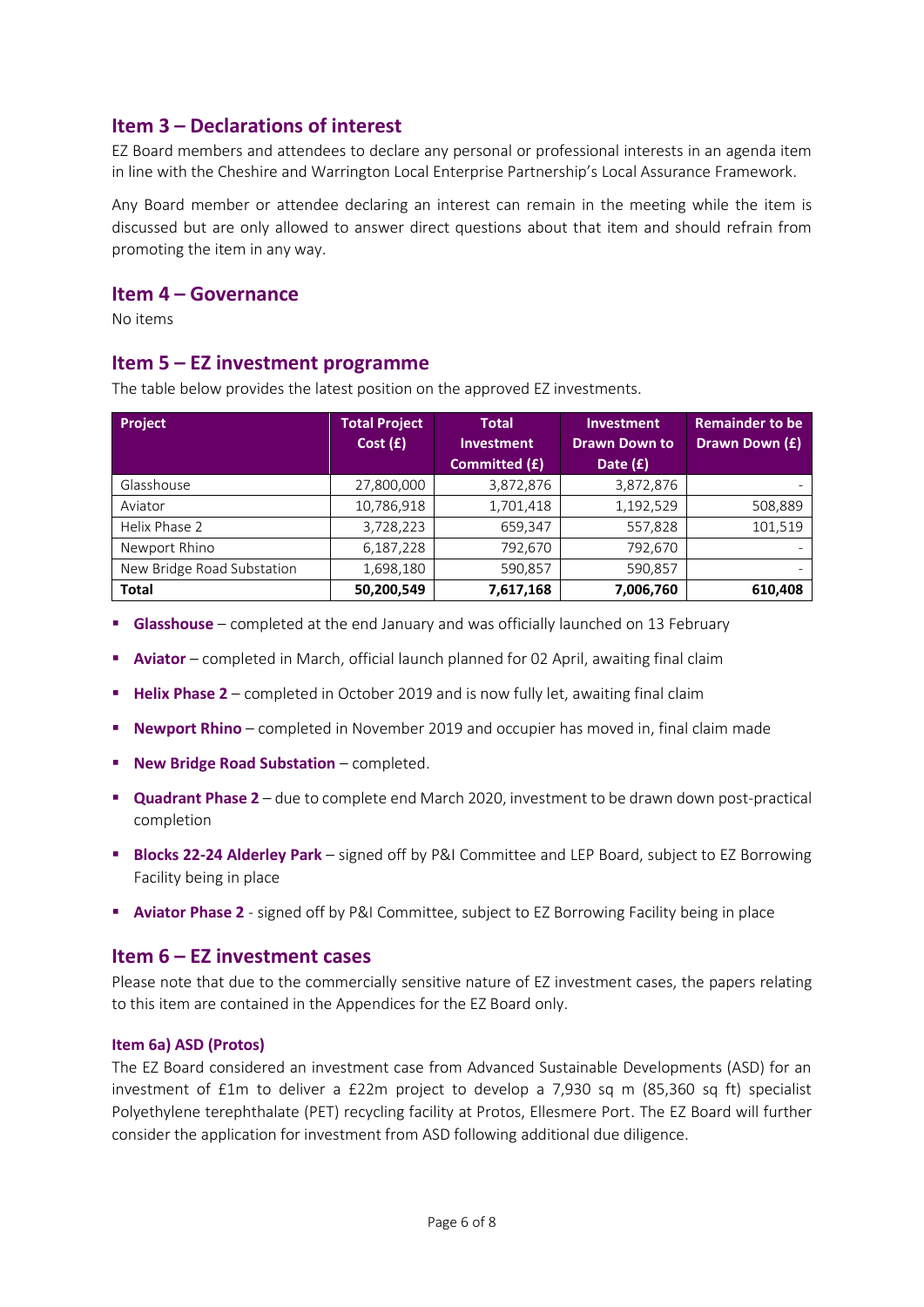## **Item 7 – Operational update**

#### **Item 7a) Quarterly monitoring**

| Output                                                      | Q3 2019/20     | <b>Total Outputs</b> |
|-------------------------------------------------------------|----------------|----------------------|
|                                                             | <b>Outputs</b> | 2016-20              |
| New businesses attracted to the EZ                          |                | 63                   |
| New jobs attracted to the EZ                                | 122            | 1,607                |
| New and refurbished commercial floorspace completed (Sq ft) | 151,395        | 664,817              |
| Private sector leverage (£)                                 | 17.8m          | 138.8m               |

#### **Item 7b) Growth Director's update**

The following key development activities have been undertaken during the last period:

- Working with the following applicants on the development of EZ investment business cases:
	- Patrizia on the development of plot 722 and a MSCP at Birchwood Park
	- Redsun Developments on the development of phase 2 of the Aviator scheme (80,000 sq ft unit) at Hooton Park
	- Gaerwen Properties on the development of c.180,000 sq ft of new industrial floorspace at Newport Business Park
- Continued support of the Thornton Science Park Taskforce to procure a joint venture partner.
- Development of the business case for a Crewe HS2 Growth Corridor.

### **Item 7c) Business Rate Discount applications**

The following Business Rate Discount applications have been approved by the EZ Steering Group and are recommended for ratification by the EZ Board:

- **E** Sai Life Sciences (Alderley Park) is one of India's fastest growing contract development and manufacturing organisations (CDMO) providing a wide range of drug discovering, development and manufacturing support to the pharmaceutical and biotech industries. They have taken 5,300 sq ft of lab space at Alderley Park, which their first investment in the UK. They expect to grow to 35 FTEs over the next 12-18 months.
- **Example Engineering Services** (Birchwood Park) is an engineering testing, inspection and certification business providing various technical services including design, construction and verification of new assets (primarily pressure vessels) and non-destructive and mechanical testing of associated materials and weldments. They are planning on taking 18,290 sqm of space in the new Quadrant Phase 2 scheme from July 2020. The premises will be used as a training centre for new recruits and for upskilling existing engineers and an office base for staff as their existing premises in Manchester are at capacity. They will anticipate creating 8 new jobs within the first 12 months and 18 new jobs over the next 5 years.
- **Pencil Biosciences** (Alderley Park) is a biotech R&D company that is developing a novel genetic engineering technology platform that would address a number of the key issues with current technology and could be widely adopted in academic and industrial research, development and clinical settings. The company has received investment from the Cheshire and Greater Manchester Life Sciences Fund and the UK Science and Seed Fund.